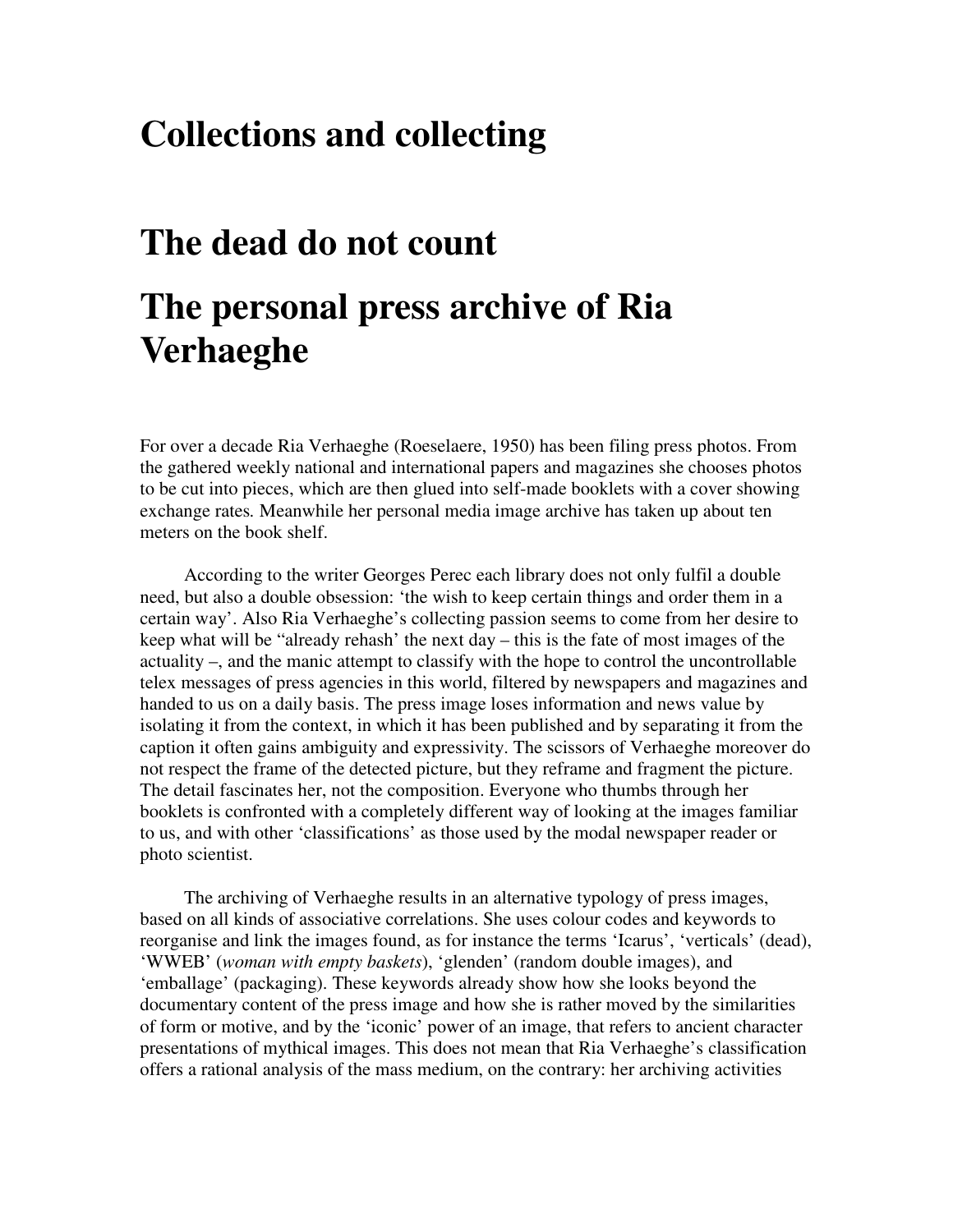stay hermetic, private, hybrid and naïve, although a divided context of the collective memory is often the starting point.

Verhaeghe keeps a sort of bookkeeping – she stamps the photos day by day, counts them per month, draws graphics and matrixes in yearbooks and makes deductions from her 'statistics'. In this way she questions the 'statistic' fact, showing that certain types of images are more present in the media during a certain period of time than others. Those listings and inventories express the urge to make the visible invisible, to reduce the contingent being intrinsic to the photographic image to the abstract matter containing mathematical and graphic visualisations. Her comparative view on similar and contrasting images in this way is mainly turned into decoding the underlying visual codes, intrinsic to press images and tracing repetitions and patterns in the construction of an ever changing 'portrait of an era'. Her classification is far from being scientific, but it has its own obsessive precision. Her bookkeeping displays the irrational stock exchange rate of the portions of newspaper pictures, quickly consumed by us every day.

Of course her classifications lead only to more chaos, further subdivisions and potential relations. Still, Verhaeghe uses her collection of news paper images as an archive of material and a sketch book, from which numerous autonomous collages, as well as videos and paintings arise.

Ria Verhaeghe chooses and processes photographs from the *lifestyle*-column as well as from political news, from advertisements and the concert report, but mainly the scrapbooks and collages with the 'verticals' stay in my memory; it is Verhaeghe's personal interpretation – as it seems – of the late Susan Sontags device 'Regarding the Pain of Others' (2003)*.* The most important aspect here is the attempt to create a relation as an individual with the images of the dead, that only existed because of the press coverage by professional – and mostly anonymous – press photographers of armed conflicts, murders, accidents and disasters. Exactly these images, most literally clinging to the gruesome realism, get a second life with Verhaeghe. Here the beauty lies in the eyes of the beholder and the quality of looking lifts those photographs beyond the shocking effect and saves them from being forgotten.

By moving these pictures to another carrier and giving them another destination – from the news paper towards the archive and further to the artistic field – and by cutting and reassembling these pictures in combination with others, these helpless bodies lose their anonymity, necessary to support the news coverage and they regain something from their individuality and from an irreducible presence. Or according to the argument of Geoffrey Batchen somewhere else in this article as a result of the exposition 'Forget me not' the photo only functions as 'memento mori' when it is transformed, by for instance touching it, giving it a title, manipulating and gluing something to it. In short, let us say that the